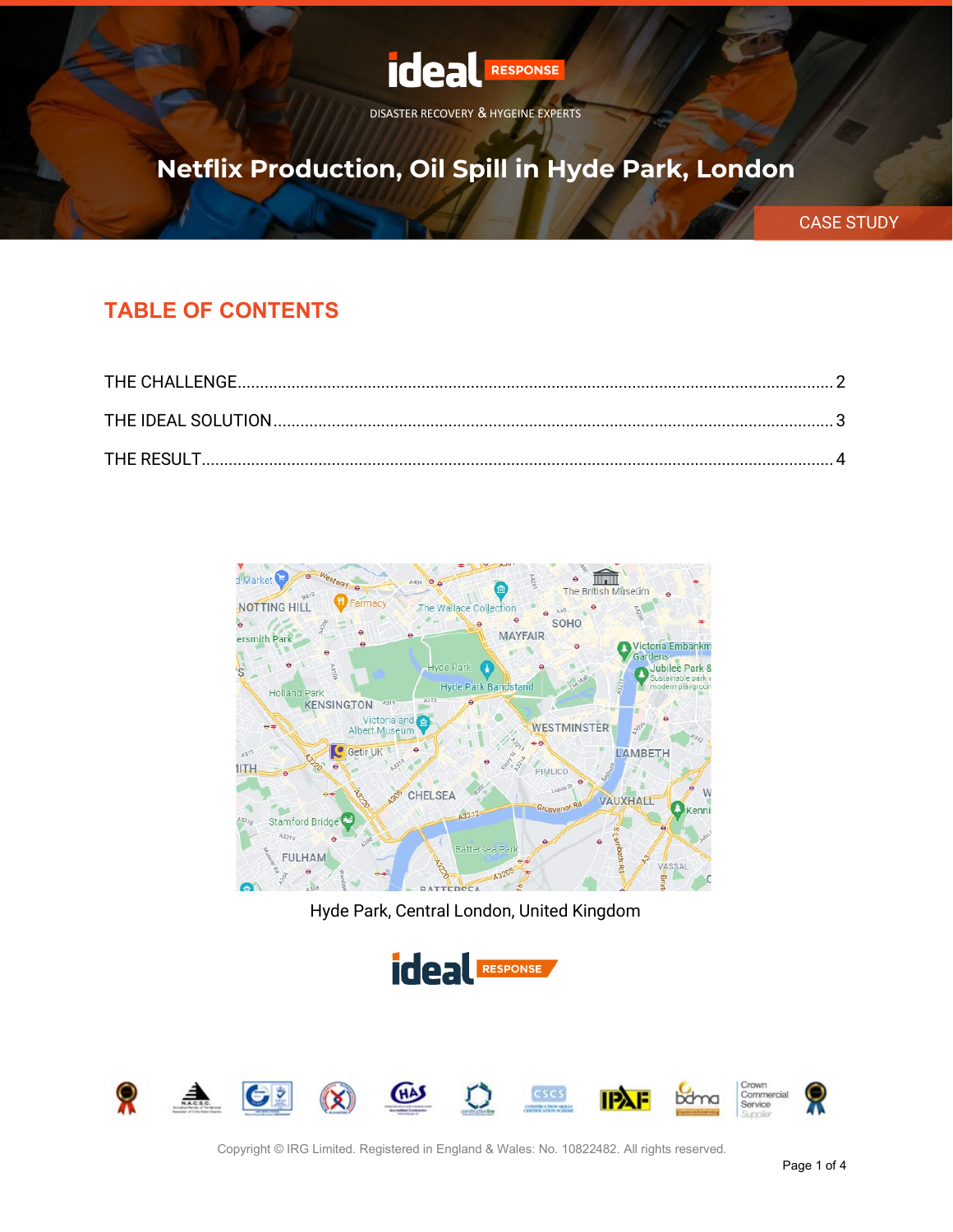

## **Netflix Production, Oil Spill in Hyde Park, London**

CASE STUDY

### <span id="page-1-0"></span>**THE CHALLENGE**

Television production is a multi-million-pound business, and when the stakes are that high, any interruption to a schedule can cost an awful lot of money and create an awful lot of stress.

It needs to be put into perspective of course – it is an entertainment business. While it is serious, and the provider of many jobs, there is no risk to the wider world when things go wrong. Nobody is under major threat, and neither is the environment.

An oil spill, of course, does carry a major threat. For humans, prolonged exposure to oil from a spill can lead to respiratory issues, decreased immunity, liver damage, reproduction complications and an increased risk of cancer.

Oil also has a suffocating impact on the environment – it can poison plants and trees, artificially affect the PH level in the soil to prevent any growth and contaminate waterways. It can also directly smother small animals and poison larger ones. Put simply, an oil spill is a major disaster that needs to be rectified immediately.

In [Hyde Park](https://www.google.com/maps/place/Hyde+Park/@51.5072682,-0.1657303,15z/data=!4m2!3m1!1s0x0:0xd1af6c4f49b4bd0c?sa=X) recently, these worlds collided. The night before filming was due to begin for a new Netflix documentary in Hyde Park, a major oil spill occurred. The main road going through the park was badly affected.



It was a Friday night. Not only was filming due to start in a matter of hours, but also one of our country's busiest parks was incapacitated at the start of a weekend. The plants, trees and animals were all under threat. Something needed to be done, and quickly.

Now, I think we can safely say that nobody on our team here at [Ideal Response](https://www.idealresponse.co.uk/?utm_source=pdf&utm_medium=text&utm_campaign=case_study) joined the company in order to get a taste of the razzle-dazzle of showbusiness. The beauty of this work though is that when you are renowned for doing a good job across all kinds of industries, you never know who is going to be on the other end of the phone when it rings…

[01622 735 071](tel:01622735071)

[https://www.idealresponse.co.uk](https://www.idealresponse.co.uk/?utm_source=pdf&utm_medium=footer&utm_campaign=case_study)

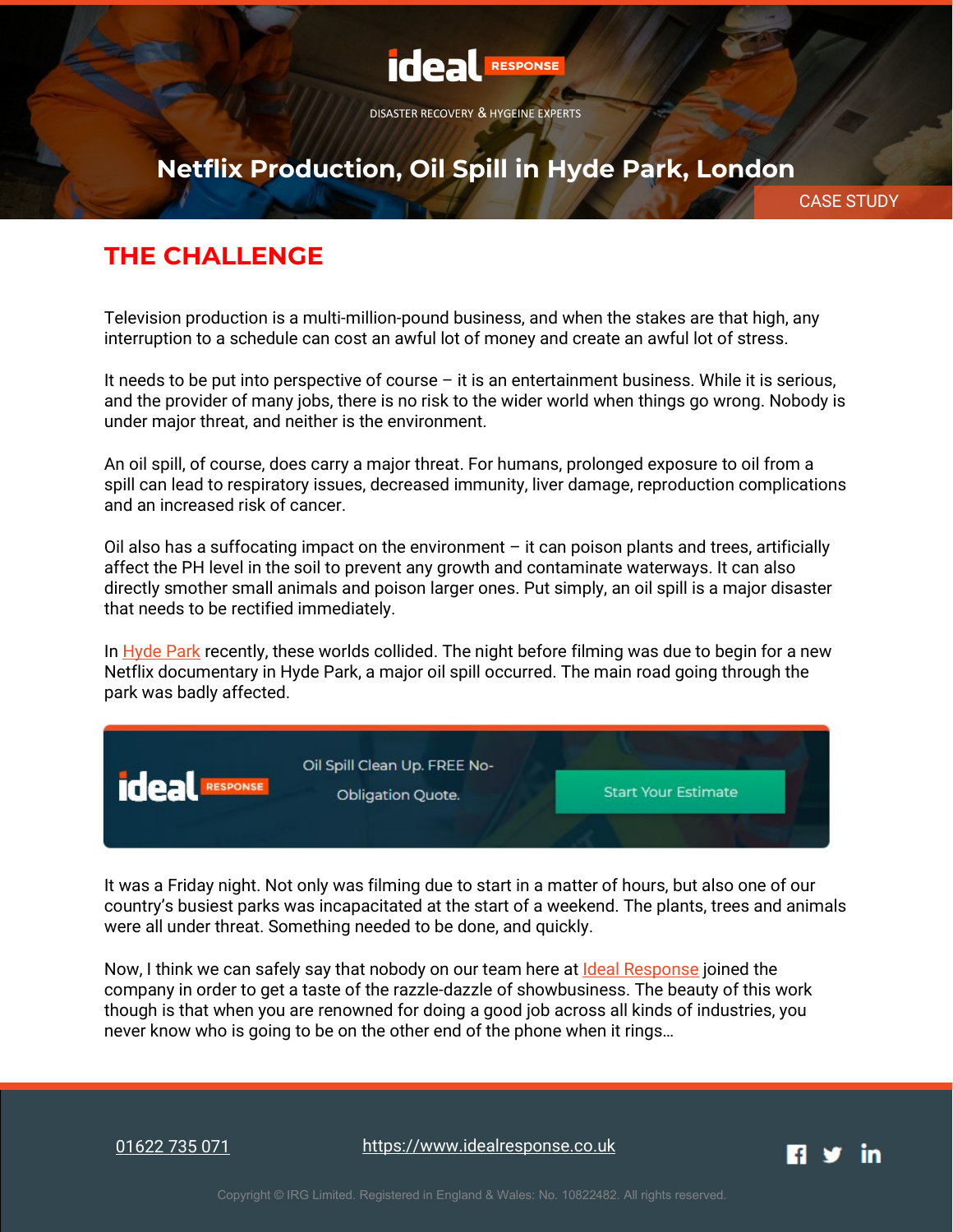

# **Netflix Production, Oil Spill in Hyde Park, London**

CASE STUDY

### <span id="page-2-0"></span>**THE IDEAL SOLUTION**

As ever, we were prepared for anything. We were onsite within 2 hours of the call, and immediately got to work. We decided that two teams would be needed to match the requirements of the job, and to get the job done with as little disruption to the wider world as possible.



You will be able to see from the photos the scale of the situation when we arrived. The spill had spread over a large area. It was dark, we were on a busy road and we had no access to power or water, so we had to be creative with our solution.

[01622 735 071](tel:01622735071)

[https://www.idealresponse.co.uk](https://www.idealresponse.co.uk/?utm_source=pdf&utm_medium=footer&utm_campaign=case_study)

in